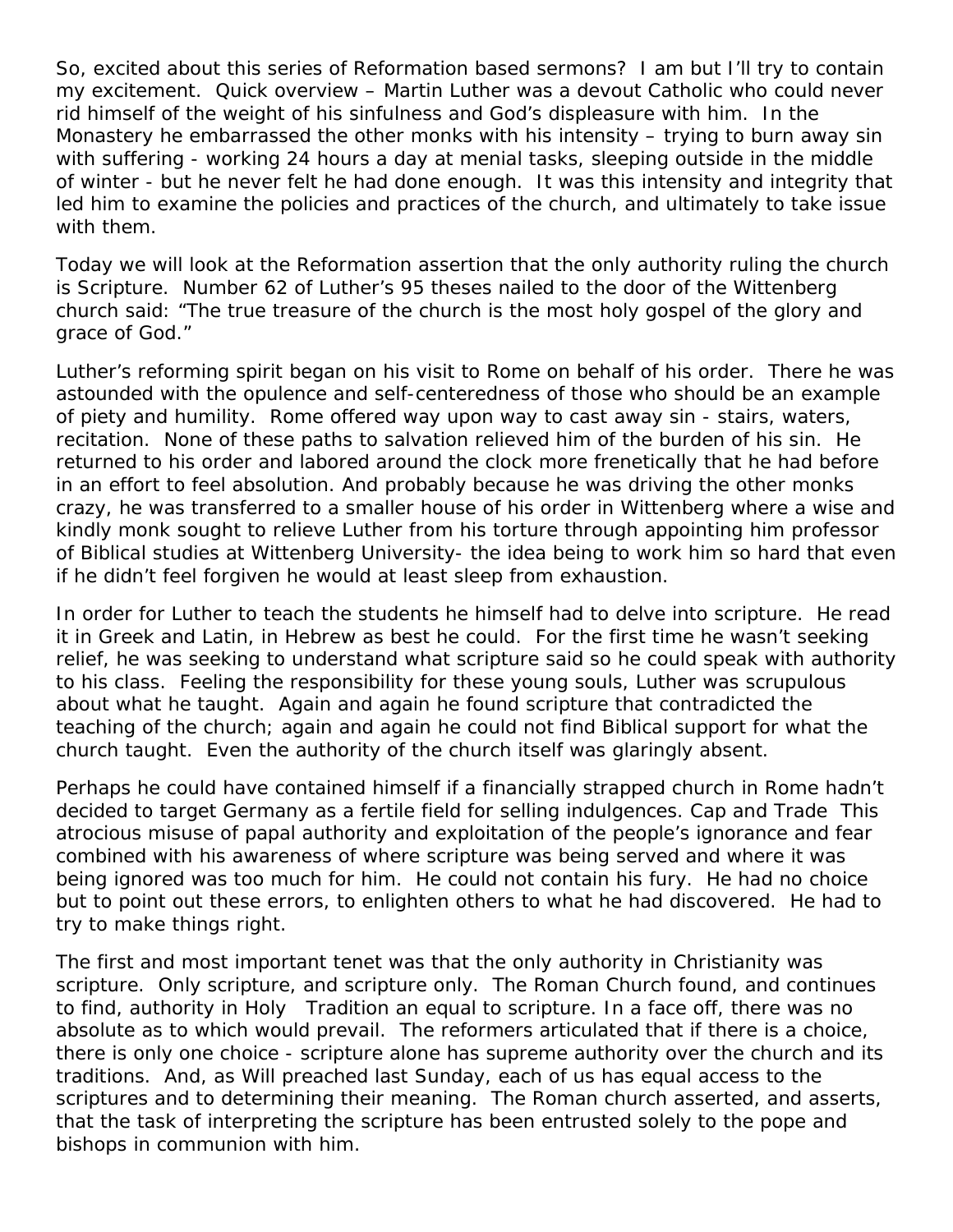The priesthood of all believers empowers the people to interact with scripture without the need for a learned intervention. And, of course, that would have been a useless assertion without access to the scriptures. Luther's translation of the Bible into German, Gutenberg's invention of the printing press and the increase in literacy with the rise of the Middle Class all served to make that access a meaningful possibility.

This was a revelation to the people which unfolded over the next couple of centuries until it became so commonplace as to be invisible. Today, it would never occur to us not to read the Bible; it would never occur to a lot of us TO read the Bible. Our relationship with the Bible varies widely - for some it is a daily encounter, beginning and ending the day; for some it is sporadic - but beloved when we meet it again; for some the Bible is a reference book, teaching and training in righteousness as Paul wrote to Timothy; some find the Bible beautiful poetry, others find it filled with eternal myths; many of us know the desire and the challenge involved in seeking absolute truth in the Bible. Maybe you know, too, that the Bible has been copied by many hands, and translated from and to a myriad of languages. Maybe you know the Bible is the word of God, as I do, without knowing exactly what that means.

It wasn't long after reformers embraced the Bible as the only authority that dissention resurfaced and a new denomination was formed. We agree on the place of the Bible we do not agree on what it says and why it is saying it.

Calvin made it clear that those gathered around scripture are the church rather than a church being the entity to preside over scripture. We are a church because this book is in the pews, and in our offices, and scattered around the building. We are a church because we put this at the center of our worship. We are a church because together we try to discern scripture's meaning, and together we try to live as scripture tells us.

There is something, though, maybe I've seen too many movies or tv representations of preachers holding the Bible up and shaking it at the congregation like a pointing finger, something that tells us if we make the Bible the central authority in our lives, all individual choice is gone, all joy is repressed, all personal interaction with the earth, with nature, must be serious and solemn.

I confess that I was feeling a little of this as I wrote until I stumbled upon a small quote from Martin Luther in response to an accolade.

Luther said: I opposed indulgences and all the papists, but never with force. I simply taught, preached and wrote God's word, otherwise I did nothing - while I slept or drank beer with Philip and Amsdorf the word so greatly weakened the papacy that no prince or emperor ever inflicted such losses upon it. I did nothing; the word did everything.

And his lightness reminded me of all the beauty and joy and wisdom contained in the Bible, so I to remind you of that, lest you are one of us who paint the whole book with a broad brush, a broad brush with black paint. But to the contrary Genesis tells us God's covenant with every living creature is represented by a rainbow, a splash of color, across the sky.

The Psalmist tells us weeping may linger for the night, but that joy comes in the morning.